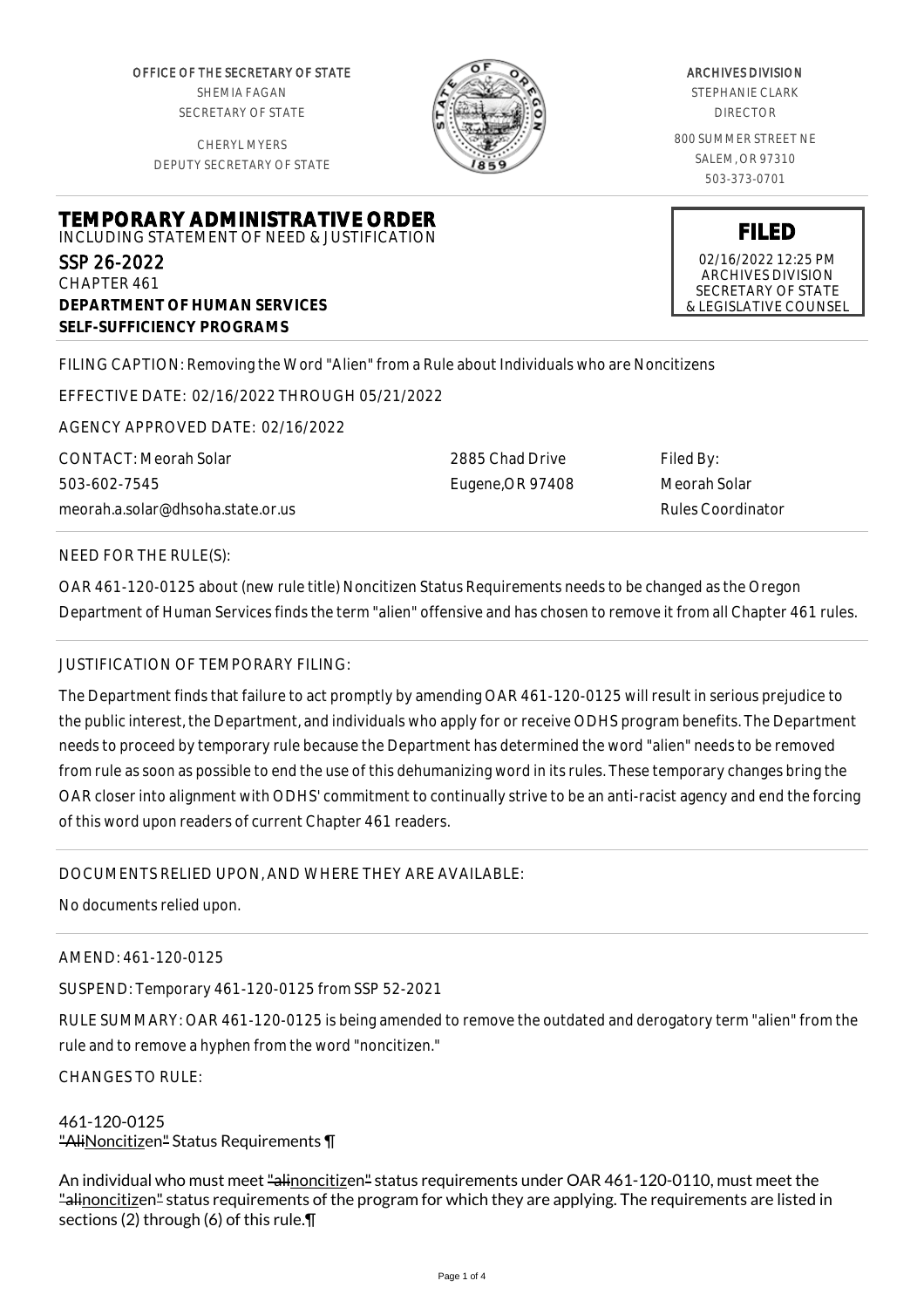(1) For purposes of this chapter of rules,¶

(a) In all programs, an individual is a "qualified non-citizen" if the individual is any of the following:¶

(A) An individual who is lawfully admitted for permanent residence under the Immigration and Nationality Act (INA) (8 U.S.C. 1101 et seq). ¶

(B) An Iraqi or Afghan individual granted special immigrant visa status (SIV) under section 101(a)(27) of the INA. These individuals are lawfully admitted for permanent residence under the INA.¶

(C) An individual who is an "Amerasian" who is granted immigration status under section 584 of Public Law 100-

202; the Foreign Operations, Export Financing, and Related Program Appropriations Act of 1988; as amended by Public Law 100-461. These individuals are lawfully admitted for permanent residence under the INA.¶

(D) An individual who is admitted to the United States as a refugee under section 207 of the INA (8 U.S.C. 1157).¶ (E) An individual who is granted asylum under section 208 of the INA (8 U.S.C. 1158).¶

(F) An individual who is a "Cuban or Haitian entrant" (as defined in section 501(3) of the Refugee Education Assistance Act of 1980).¶

(G) An individual who is a "victim of a severe form of trafficking in persons" certified under the Victims of Trafficking and Violence Protection Act of 2000 (22 U.S.C. 7101 to 7112).¶

(H) An individual who is a family member of a victim of a severe form of trafficking in persons who holds a visa for family members authorized by the Trafficking Victims Protection Reauthorization Act of 2003 (22 U.S.C. 7101 to 7112).¶

(I) An individual whose deportation is being withheld under section 243(h) of the INA (8 U.S.C. 1253(h)) (as in effect immediately before April 1, 1997) or section 241(b)(3) of the INA (8 U.S.C. 1231(b)(3)) (as amended by section 305(a) of division C of the Omnibus Consolidated Appropriations Act of 1997, Pub. L. No. 104-208, 110 Stat. 3009-597 (1996)).¶

(J) An individual who is paroled into the United States under section 212(d)(5) of the INA (8 U.S.C. 1182(d)(5)) for a period of at least one year.¶

(K) An individual who is granted conditional entry pursuant to section 203(a)(7) of the INA (8 U.S.C. 1153(a)(7)) as in effect prior to April 1, 1980.¶

(L) An individual who is a battered spouse or dependent child who meets the requirements of 8 U.S.C. 1641(c), as determined by the U.S. Citizenship and Immigration Services (USCIS).¶

(b) In the OSIPM and QMB programs, in addition to subsection (a) of this section, an individual is a "qualified noncitizen" if the individual is from the Federated States of Micronesia, the Republic of the Marshall Islands, and the Republic of Palau who lawfully reside in the United States in accordance with the Compacts of Free Association. The provisions in this subsection are retroactively effective December 28, 2020.¶

(2) In all programs except the REF and REFM programs, an individual meets the "alinoncitizen" status requirements if the individual is one of the following:¶

(a) An individual who is an "American Indian" born in Canada to whom the provisions of section 289 of the INA (8 U.S.C. 1359) apply.¶

(b) A member of an "Indian tribe," as defined in section 4(e) of the Indian Self-Determination and Education Act (25 U.S.C. 450b(e)).¶

(c) A qualified non-citizen (see section (1) of this rule) who is any of the following:¶

(A) A veteran of the United States Armed Forces who was honorably discharged for reasons other than "alinoncitizen" status and who fulfilled the minimum active-duty service requirements described in 38 U.S.C. 5303A(d).¶

(B) A member of the United States Armed Forces on active duty (other than active duty for training).¶

(C) The spouse, the un-remarried surviving spouse, or an unmarried dependent child, of an individual described in paragraphs (A) or (B) of this subsection.¶

(3) In the ERDC, TA-DVS, and TANF programs, an individual meets the "alinoncitizen" status requirements if the individual is one of the following:¶

(a) An individual who is a qualified non-citizen (see subsection (1)(a) of this rule).¶

(b) An individual who is a non-US citizen who is currently a victim of domestic violence or who is at risk of becoming a victim of domestic violence.¶

(c) Effective October 1, 2021 until March 31, 2023, or through the end of their parole, whichever is later:¶ (A) An individual who is a citizen or national of Afghanistan paroled into the U.S. between July 31, 2021 through September 30, 2022.¶

(B) An unmarried child under the age of 21 or spouse of an individual listed in paragraph (A) of this subsection.¶ (4) In the OSIPM and QMB programs an individual meets the "alinoncitizen" status requirements if the individual meets any of the following:¶

(a) The individual has been granted a USCIS status listed under paragraphs (1)(a)(B) through (1)(a)(I) or paragraph (1)(b) of this rule.¶

(b) Effective October 1, 2009, the individual is a qualified non-citizen and is under 19 years of age.¶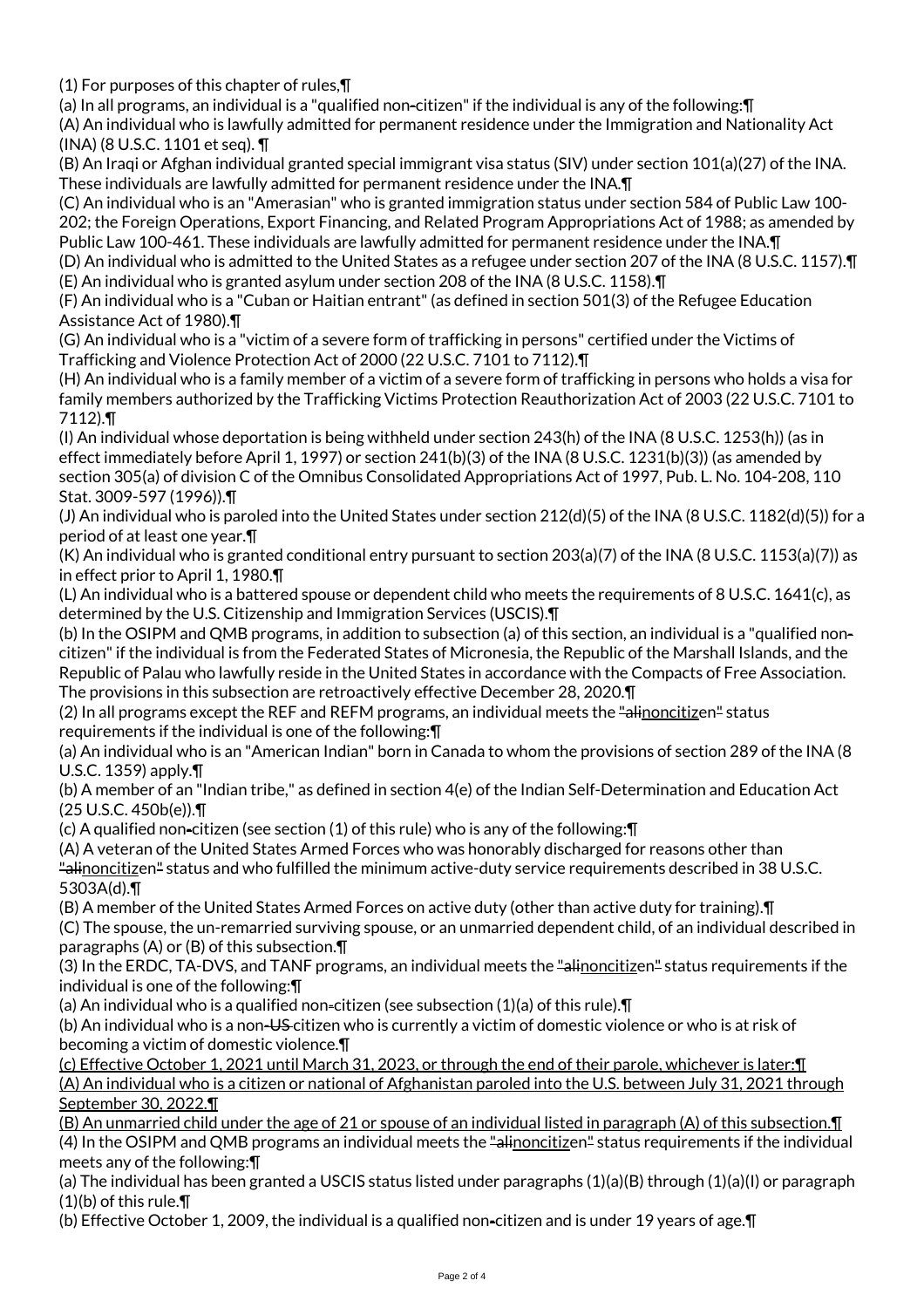(c) The individual was a qualified non-citizen before August 22, 1996.¶

(d) The individual has been granted a USCIS status listed under paragraphs (1)(a)(A), and (1)(a)(J) through (1)(a)(L) and meets one of the following:¶

(A) Physically entered the United States or was granted the USCIS status on or after August 22, 1996; and has been in the U.S. for five years beginning on the date the USCIS status was granted.¶

(B) Physically entered the United States before August 22, 1996 and was continuously present in the United States between August 22, 1996, and the date the USCIS status was granted. An individual is not continuously present in the United States if the individual is absent from the United States for more than 30 consecutive days or a total of more than 90 days between August 22, 1996 and the date the USCIS status was granted.¶ (e) The individual is under the age of 19 and is one of the following:¶

(A) An individual described in 8 CFR section 103.12(a)(4) who belongs to one of the following classes of non-US citizens permitted to remain in the United States because the Attorney General has decided for humanitarian or other public policy reasons not to initiate deportation or exclusion proceedings or enforce departure:¶ (i) An individual currently in temporary resident status pursuant to section 210 or 245A of the INA (8 USC 1160 and 1255a);¶

(ii) An individual currently under Temporary Protected Status (TPS) pursuant to section 244 of the INA (8 USC 1229b);¶

(iii) An individual who is a "Cuban or Haitian entrant," as defined in section 202(b) Pub. L. 99-603 (8 USC 1255a), as amended;¶

(iv) Family Unity beneficiaries pursuant to section 301 of Pub. L. 101-649 (8 USC 1255a), as amended;¶ (v) An individual currently under Deferred Enforced Departure (DED) pursuant to a decision made by the President;¶

(vi) An individual currently in deferred action status pursuant to Department of Homeland Security Operating Instruction OI 242.1(a)(22); or¶

(vii) An individual who is the spouse or child of a United States citizen whose visa petition has been approved and who has a pending application for adjustment of status. The

(B) An individual in non-immigrant classifications under the INA who is permitted to remain in the U.S. for an indefinite period, including those individuals as specified in section 101(a)(15) of the INA (8 USC 1101).¶ (f) In the OSIPM program, is receiving SSI benefits.¶

(g) In the QMB program, is receiving SSI and Medicare Part A benefits.¶

(h) Effective July 31, 2021 until March 31, 2023, or through the end of their parole, whichever is later:¶ (A) An individual who is a citizen or national of Afghanistan paroled into the U.S. between July 31, 2021 through September 30, 2022.¶

(B) An unmarried child under the age of 21 or spouse of an individual listed in paragraph (A) of this subsection.¶ (5) In the REF and REFM programs, an individual meets the "alinoncitizen" status requirements if the individual is admitted lawfully under any of the following provisions of law:¶

(a) The individual has been granted a USCIS status listed under paragraphs  $(1)(a)(B)$  through  $(1)(a)(H)$ , or $\P$ (b) The individual has been paroled as a refugee or asylee under section 212(d)(5) of the Immigration and Nationality Act (INA) (8 USC 1182(d)(5)).¶

(c) Effective October 1, 2021 until March 31, 2023, or through the end of their parole, whichever is later:¶ (A) An individual who is a citizen or national of Afghanistan paroled into the U.S. between July 31, 2021 through September 30, 2022.¶

(B) An unmarried child under the age of 21 or spouse of an individual listed in paragraph (A) of this subsection.¶ (6) In the SNAP program,¶

(a) An individual meets the "alinoncitizen" status requirements if the individual: []

(A) Has been granted a USCIS status listed under paragraphs  $(1)(a)(B)$  through  $(1)(a)(I)$  of this rule. If

(B) Has been granted a qualified non-citizen USCIS status and is under age 18.¶

(C) Has been granted a qualified non-citizen USCIS status and has a disability (see OAR 461-001-0015).¶

(D) Was born on or before August 22, 1931, and on August 22, 1996, was lawfully residing in the United States.¶ (E) Was a member of a Hmong or Highland Laotian Tribe at the time that the Tribe rendered assistance to United States personnel by taking part in a military or rescue operation during the Vietnam era (as defined in 38 U.S.C. 101), and is a non-US citizen who is lawfully residing in the United States.¶

(F) Is a spouse, the un-remarried surviving spouse, or an unmarried dependent child, of an individual described in paragraph (E) of this subsection.¶

(b) An individual meets the "alinoncitizen" status requirements when the individual has been granted a USCIS status listed under paragraph (1)(a)(A) or paragraphs (1)(a)(J) through (1)(a)(L) of this rule, and has completed one of the following:¶

(A) The individual has been residing in the United States for at least five years while a qualified non-citizen.¶

(B) The individual has worked 40 qualifying quarters of coverage as defined under title II of the Social Security Act,